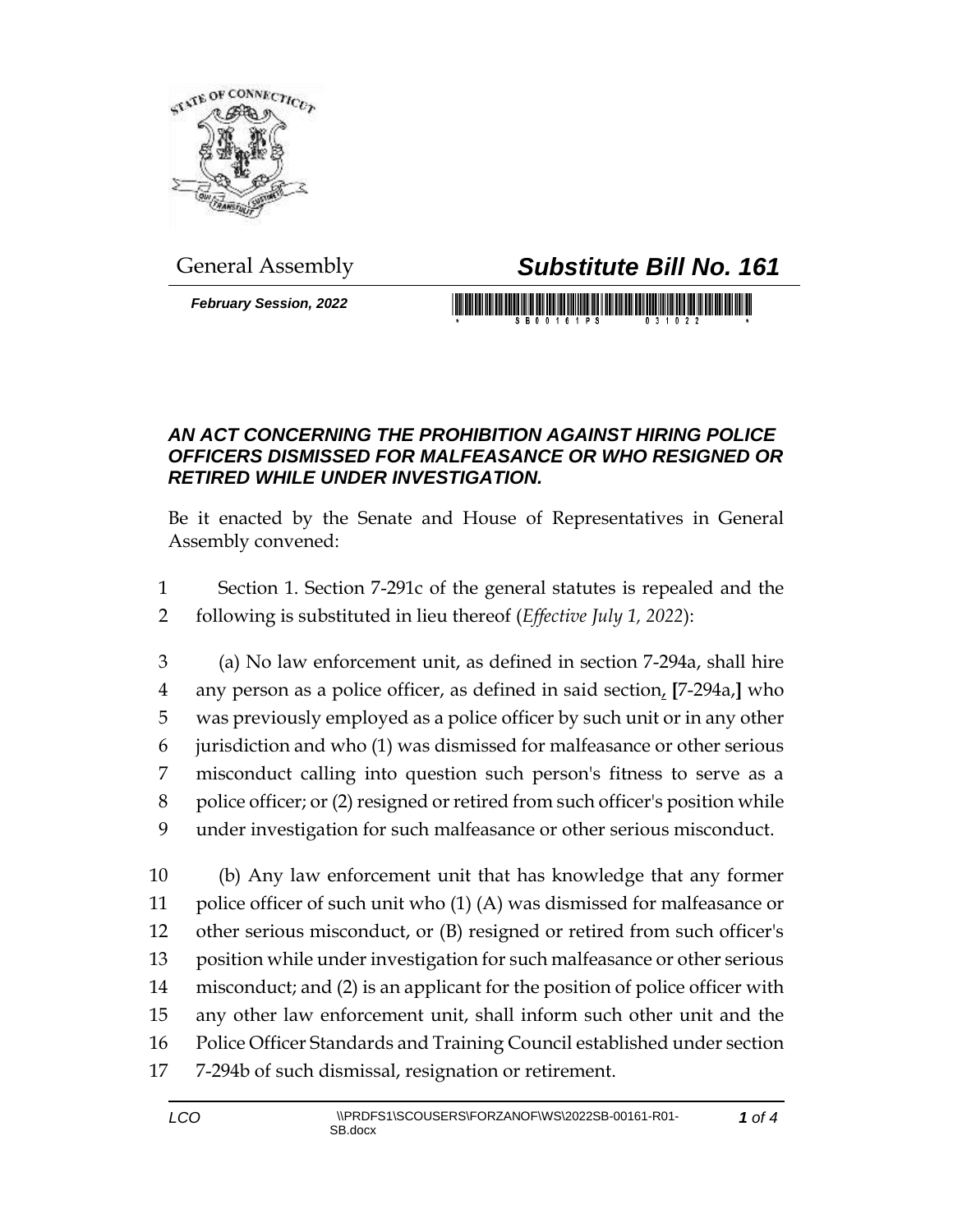(c) The Police Officer Standards and Training Council shall not certify any police officer who (1) was dismissed for malfeasance or other serious misconduct calling into question such person's fitness to serve as a police officer, or (2) resigned or retired from such officer's position 22 while under investigation for such malfeasance or other serious misconduct.

 **[**(c)**]** (d) The provisions of this section shall not apply to any police officer who is exonerated of each allegation against such officer of such malfeasance or other serious misconduct.

 (e) The Police Officer Standards and Training Council may afford any law enforcement unit prohibited from hiring a person as a police officer pursuant to subsection (a) of this section and any police officer denied certification pursuant to subsection (c) of this section an opportunity for a hearing in accordance with the provisions of chapter 54 to determine whether (1) the police officer was dismissed for such malfeasance or other serious misconduct, (2) the police officer resigned or retired while under investigation for such malfeasance or other serious misconduct, (3) the police officer was exonerated of each allegation of such malfeasance or other serious misconduct, or (4) the conduct at issue constituted malfeasance or serious misconduct.

 (f) Nothing in this section shall preclude the Police Officer Standards and Training Council from suspending, cancelling or revoking the certification of a police officer pursuant to subsection (c) of section 7- 294d.

 **[**(d)**]** (g) For purposes of this section, (1) "malfeasance" means the commonly approved usage of "malfeasance"; and (2) "serious misconduct" means improper or illegal actions taken by a police officer in connection with such officer's official duties that could result in a miscarriage of justice, **[**or**]** discrimination or a gross deviation of the generally accepted standards and behavior of a police officer, including, but not limited to, (A) a conviction of a felony, (B) fabrication or falsification of evidence, (C) **[**repeated**]** use of **[**excessive**]** physical force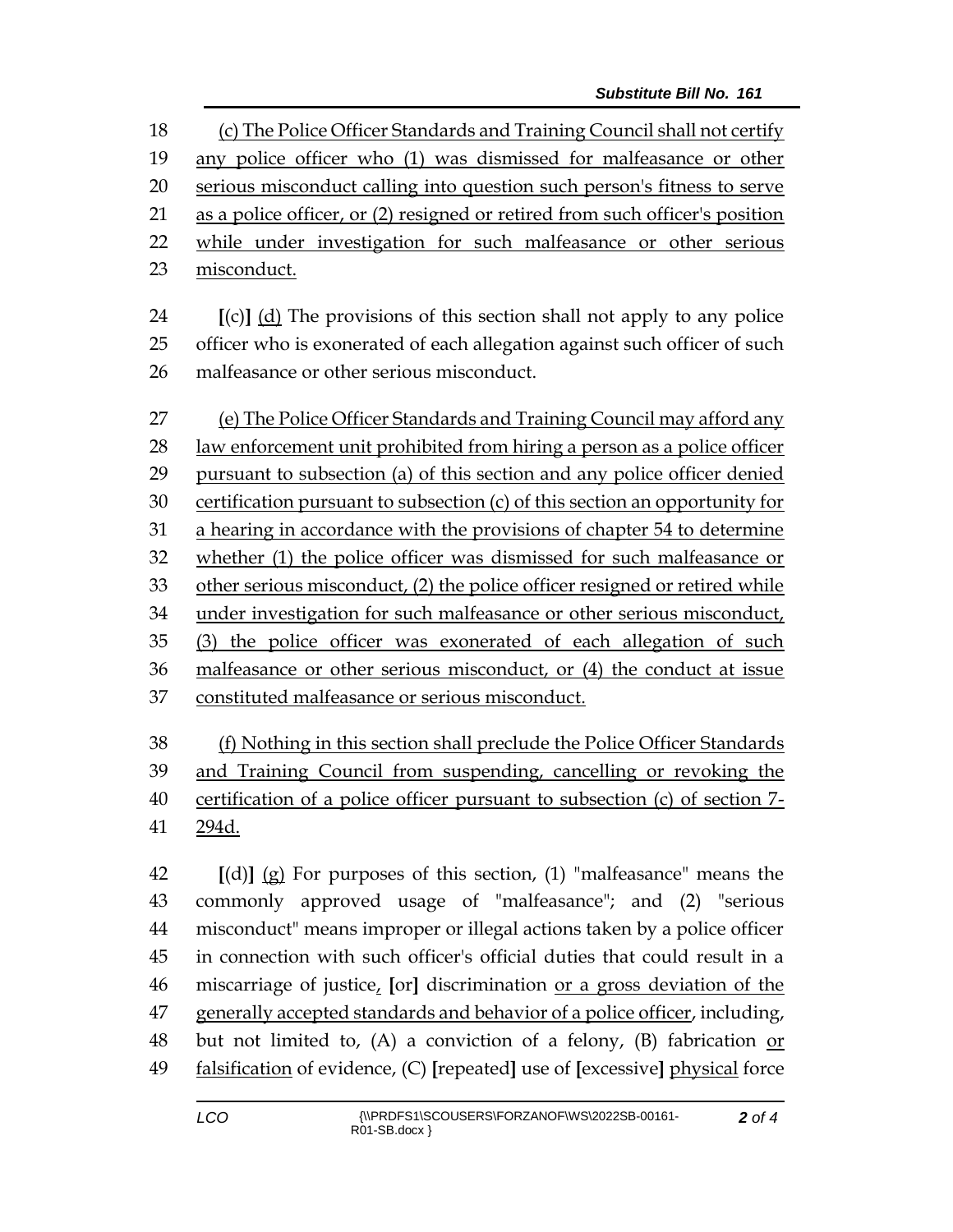in a manner found to not be justifiable after an investigation conducted pursuant to section 51-277a, (D) acceptance of a bribe, **[**or**]** (E) the 52 commission of fraud,  $(F)$  failure to intervene or stop the use of force by another police officer that was found to not be justifiable after an investigation conducted pursuant to section 51-277a, or (G) intimidation or harassment causing injury based upon actual or perceived protected class membership, identity or expression.

 Sec. 2. (NEW) (*Effective July 1, 2022*) (a) If a police officer, as defined in section 7-294a of the general statutes, resigns or retires from employment with a law enforcement unit, as defined in section 7-294a of the general statutes, while such unit is conducting an investigation of such police officer for malfeasance or other serious misconduct calling into question such person's fitness to serve as a police officer, such unit shall complete the investigation of such officer. Such unit shall attempt to interview such officer as part of the investigation and, if such officer does not respond or refuses to participate in the interview, such unit shall document such nonresponse or refusal in the investigation file and shall complete the investigation without interviewing such officer.

 (b) A law enforcement unit that has conducted an investigation described in subsection (a) of this section shall provide the investigation file to the Police Officer Standards and Training Council, when requested by the council for purposes of a hearing to be held pursuant to subsection (e) of section 7-291c of the general statutes, as amended by this act.

 Sec. 3. Section 7-294e of the general statutes is repealed and the following is substituted in lieu thereof (*Effective July 1, 2022*):

 (a) Notwithstanding the provisions of any general statute or special act or local law, ordinance or charter, **[**to the contrary,**]** each police officer shall forfeit such officer's appointment and position unless recertified by the council according to procedures and within the time frame established by the council. Any sworn member of the Division of State Police within the Department of Emergency Services and Public